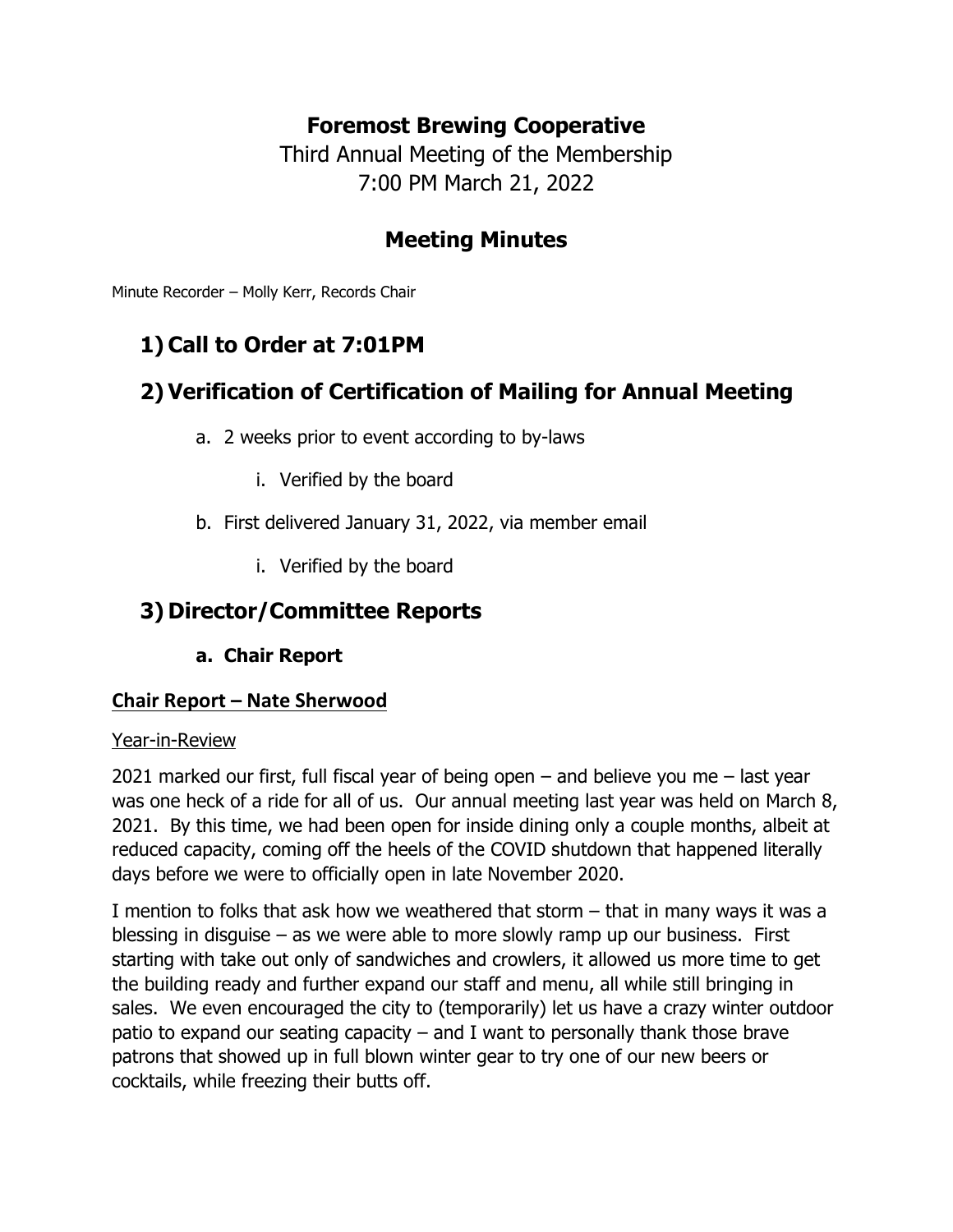Since our last annual meeting, I am proud to say we have made great strides in becoming what we are today, and still working enthusiastically on how we can become better each week. There have been many highlights this year, too many to mention all of them, but some great ones that come to mind include:

- Our excellent quality and variety in beer!
	- o The Belgian Tripel, Bob's Bad Ass Bock, California Common… we even threw in some Sours and IPAs in there like all the other cool kids are doing.
	- $\circ$  And I must say, Terrence really has knocked them all out of the park. Thank you sir!
- Our food! I don't think any of us truly expected the food to be such a prominent showstopper for the business!
	- $\circ$  Those Bavarian Pretzels and Olive Bread, holy cow, and simply the best flatbreads and paninis.
	- $\circ$  And of course, our menu has expanded into other great offerings like tacos and salads, charcuterie boards and now daily lunch specials with soups.
	- $\circ$  Thank you Tim, for all the hard work in keeping our menu fresh and our food quality top-notch, all while keeping day-to-day operations with the staff moving.
- Marketing and merchandise!
	- $\circ$  Molly Kerr has been another integral part of our Foremost team and has genuinely become the voice of our business with the work she has done with membership, social media, advertising and our merch. Thank you Molly!
- Our great staff! It is absolutely heartwarming to see how well our staff get along with each other, working hard, and how that translates into how well they take care of our patrons.
- Fun stuff around the brewery!
	- $\circ$  Member happy hours, Friday flight nights, Vikings and other sports games, trivia nights, cribbage tourneys, E-tabs and Pull Tabs, Holiday parties, and Saturday Music (working toward having music EVERY week here at the pub).
- Volunteer help!
	- $\circ$  Thank you to the folks over the year that have helped with fixing tables and chairs, decorating for holiday parties, moving and installing all sorts of equipment, putting up and taking down that crazy patio I mentioned earlier, shoveling snow, and so much more.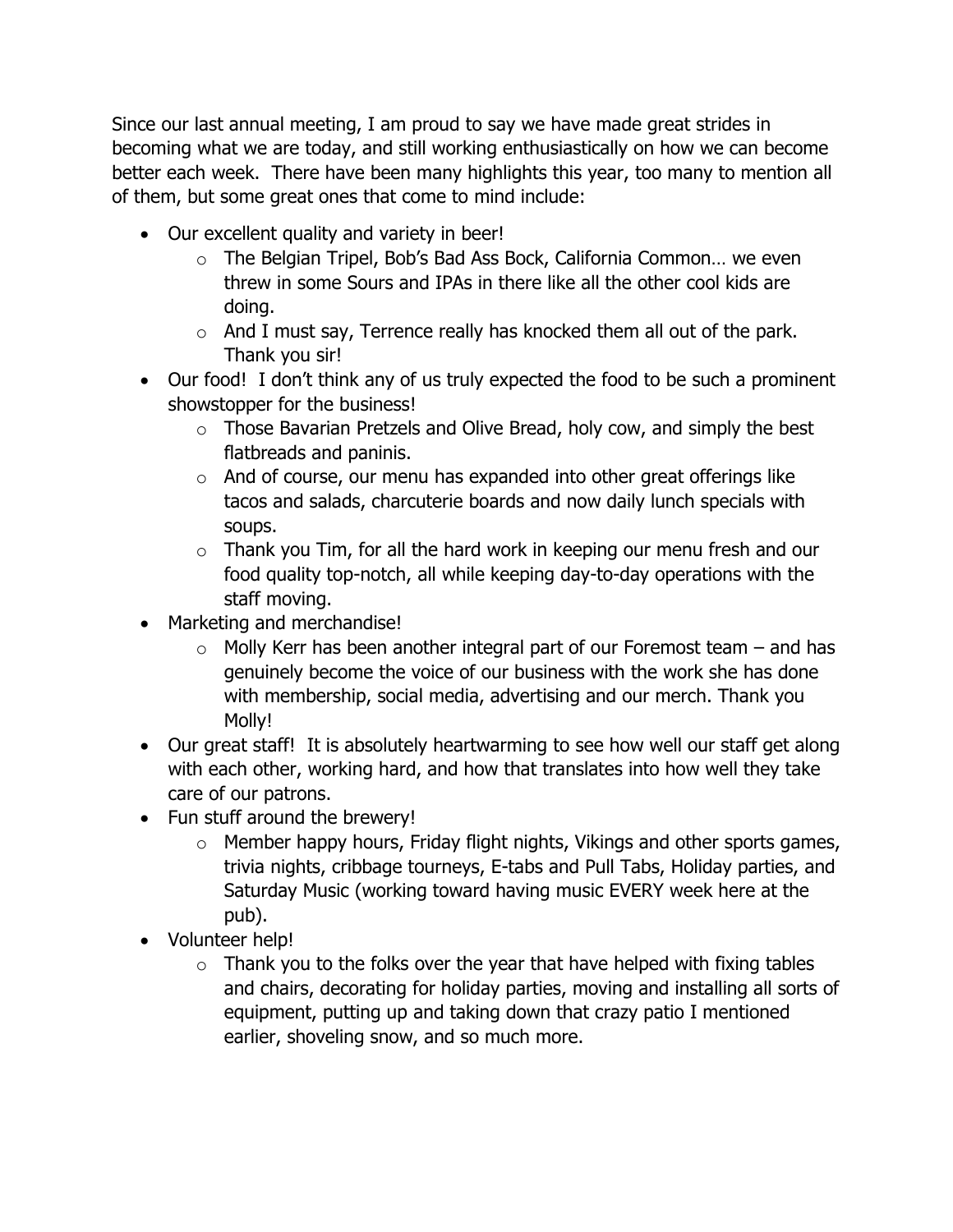- $\circ$  And I also want to thank the decorating committees' great work with the painting, bar shelving, and merchandise wall – looking forward to what they're planning next.
- We've even dabbled in furthering our technology around here by implementing remote network access.
	- $\circ$  So that Terrence can be comfy at home partaking in breakfast beers on his day off, while having peace of mind that the brewhouse is maintaining all its metrics.
- All these fine details, and more, add up to something truly special. They have even added up to winning some special local accolades:
	- $\circ$  Best of Owatonna Best Beer Selection, Best Cocktails, Best Appetizers
	- $\circ$  Best of Southern Minnesota Best Brewery/Cidery

#### Forward Looking

This past year, our focus has simply been to get a little bit better each day, as we've weathered all sorts of challenges: management changes, finding the right staff, supplier problems, facility issues, some growing pains – you name it. Given all that, this board of directors and the Foremost staff have come together countless times to find solutions and charge ahead.

We have painted a picture of what we see this place becoming. Foremost will be "Topof Mind" with ours and the surrounding communities. We aspire to be…

- The most influential organization in Owatonna and industry.
- The best employer with a waiting list of applicants.
- We focus on developing ALL employees.
- We are THE destination for special events in people's lives.
- We are the greatest community leader/citizen.
- We are award winning in all we offer.
- No one ever leaves a stranger. Our culture is that of friendliness and inclusion.

We have developed a Road Map for the next three years, focusing on our People, Product, Reputation, and Community Influence. Exciting priorities for the coming year (and beyond) include:

- Implementing an improved employee training and certification program.
- Creating a leadership team to better assist each other, including kitchen and FOH leads.
- Employee recognition program.
- Tapping into more uses for our meeting space downstairs.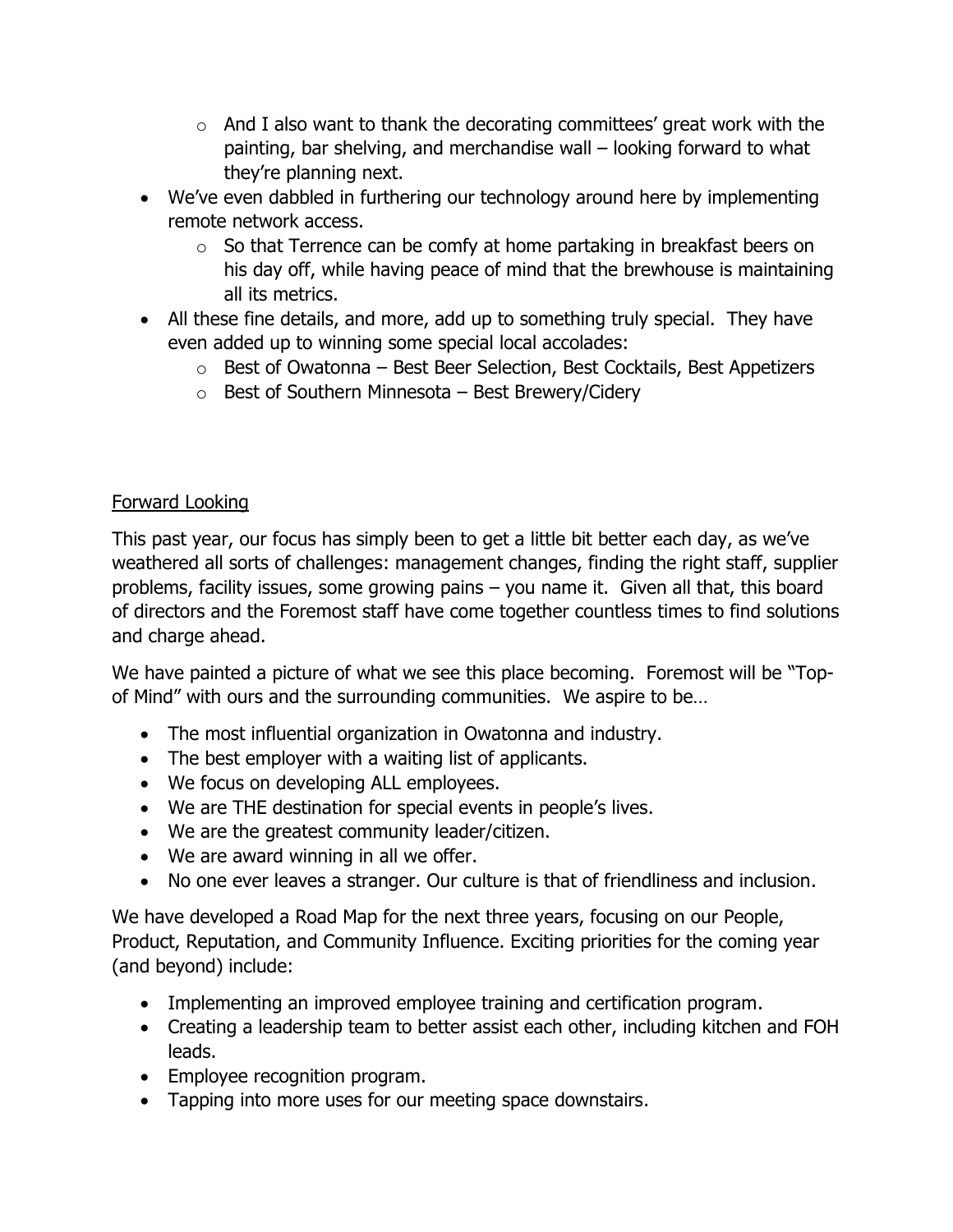- Expanding upon our seasonal food and beer offerings.
- Working with staff and coop members on word-of-mouth recruiting for new hires.
- Pushing our initiative of "we're more than just beer" with radio, social media and other campaigns.
- Charity partnering with local charities on monthly giving programs, as well as taking part in 5 big events each year.
- Other projects of note: continuing to decorate our space (inside and out) and make it very appealing, and hopefully a semi-permanent patio space that is easily removable/storable while being aesthetically pleasing.

## In closing…

Thank you to our Building Investors…

• Who made that fateful decision to press on with the purchase of the building, right in the height of the COVID outbreak and shutdowns. This dream started with you guys!

Thank you to my fellow Board of Directors…

• Our board really has been the best group of volunteers I have been involved with. I feel we have all made lifelong friendships here. Thank you all for bringing your talents and tenacity, and simply the amount of time you all spend keeping this ship sailing in the right direction.

Thank you to our wonderful Foremost Staff…

• Terrence Flynn, Tim Flynn, Molly Kerr – and all the kitchen, bar and front of house staff. You guys make this possible every single day.

And most importantly, thank you to the Coop Membership…

• The overall reception from the community has been remarkable. I am still amazed at how generous our membership has been with getting this place off and running. The beer brought us together  $-$  but it is the relationships we've built and the concern for community that will keep us going for many years to come.

Cheers,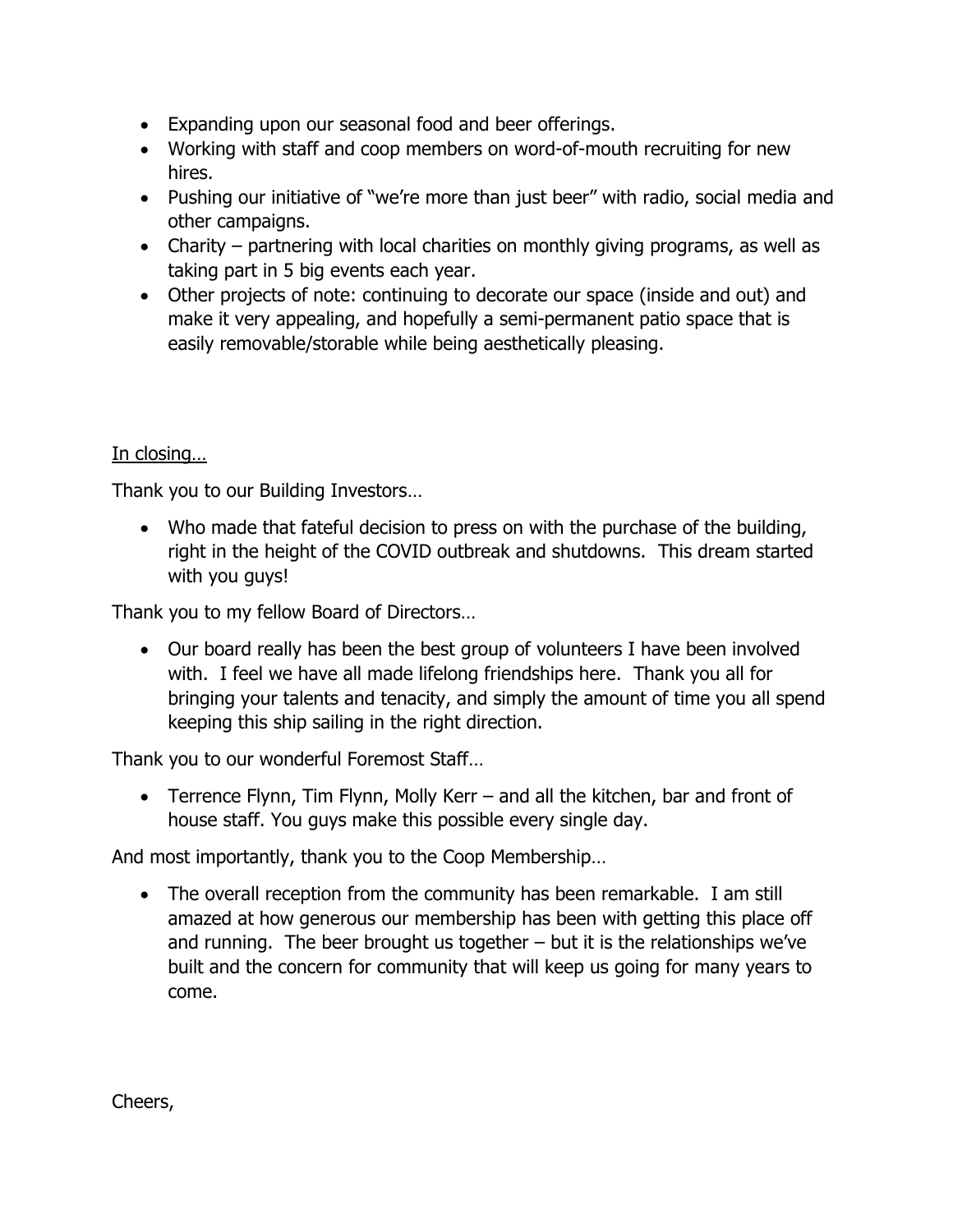Nate Sherwood

#### **b. Financial Report**

#### **Financial Report – Roger Warehime, Financial Officer**

In our first full year of operation, we had just under \$700,000 in sales and just under \$2,500 in net operating profit. Having a positive net operating profit in our first year given the crazy business climate we experienced is something of which we can feel proud. Our bottom-line net income, excluding depreciation, was a loss of \$23,715.

| <b>Foremost Brewing Cooperative</b><br><b>Profit and Loss</b><br>January - December 2021 |                |                           |              |
|------------------------------------------------------------------------------------------|----------------|---------------------------|--------------|
|                                                                                          |                |                           | <b>TOTAL</b> |
|                                                                                          |                | Income                    | \$698,531.30 |
|                                                                                          |                | <b>Cost of Goods Sold</b> | \$170,717.57 |
| <b>GROSS PROFIT</b>                                                                      | \$527,813.73   |                           |              |
| <b>Expenses</b>                                                                          |                |                           |              |
| <b>Direct Operating Expenses</b>                                                         | 35,334.20      |                           |              |
| <b>General &amp; Administrative Expenses</b>                                             | 25,072.75      |                           |              |
| <b>Marketing Expense</b>                                                                 | 10,502.99      |                           |              |
| <b>Music and Entertainment</b>                                                           | 3,055.40       |                           |              |
| <b>Occupancy Costs</b>                                                                   | 111,352.95     |                           |              |
| <b>Payroll Expenses</b>                                                                  | 303,318.77     |                           |              |
| <b>Repairs and Maintenance</b>                                                           | 7,649.49       |                           |              |
| <b>SUSPENSE</b>                                                                          | 0.00           |                           |              |
| <b>Uncategorized Expense</b>                                                             | 993.92         |                           |              |
| <b>Utilities</b>                                                                         | 28,040.28      |                           |              |
| <b>Total Expenses</b>                                                                    | \$525,320.75   |                           |              |
| <b>NET OPERATING INCOME</b>                                                              | \$2,492.98     |                           |              |
| Other Income                                                                             | \$8,503.61     |                           |              |
| <b>Other Expenses</b>                                                                    | \$34,711.70    |                           |              |
| <b>NET OTHER INCOME</b>                                                                  | $$ -26,208.09$ |                           |              |
| <b>NET INCOME</b>                                                                        | $$ -23,715.11$ |                           |              |

On the balance sheet, we finished the year with current assets of \$67,359 down from \$85,032 at the beginning of the year. We added \$9,600 in non-patron memberships and \$5,780 in patron memberships. We received \$15,518 in member loans and paid back one member loan in the amount of \$1,000, bringing the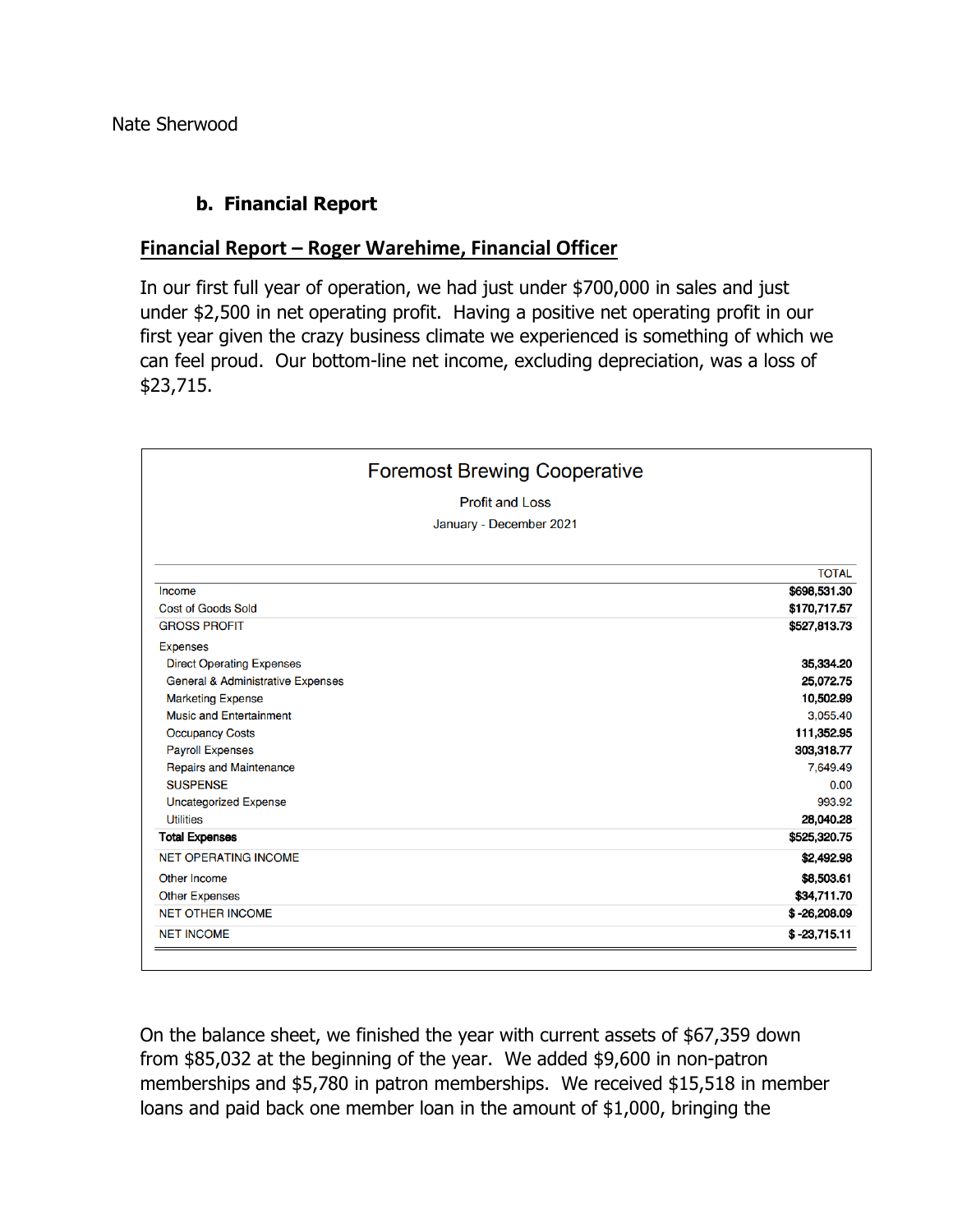member loan balance to \$38,518. We paid down \$17,895 on our equipment lease bringing the remaining balance to \$183,477.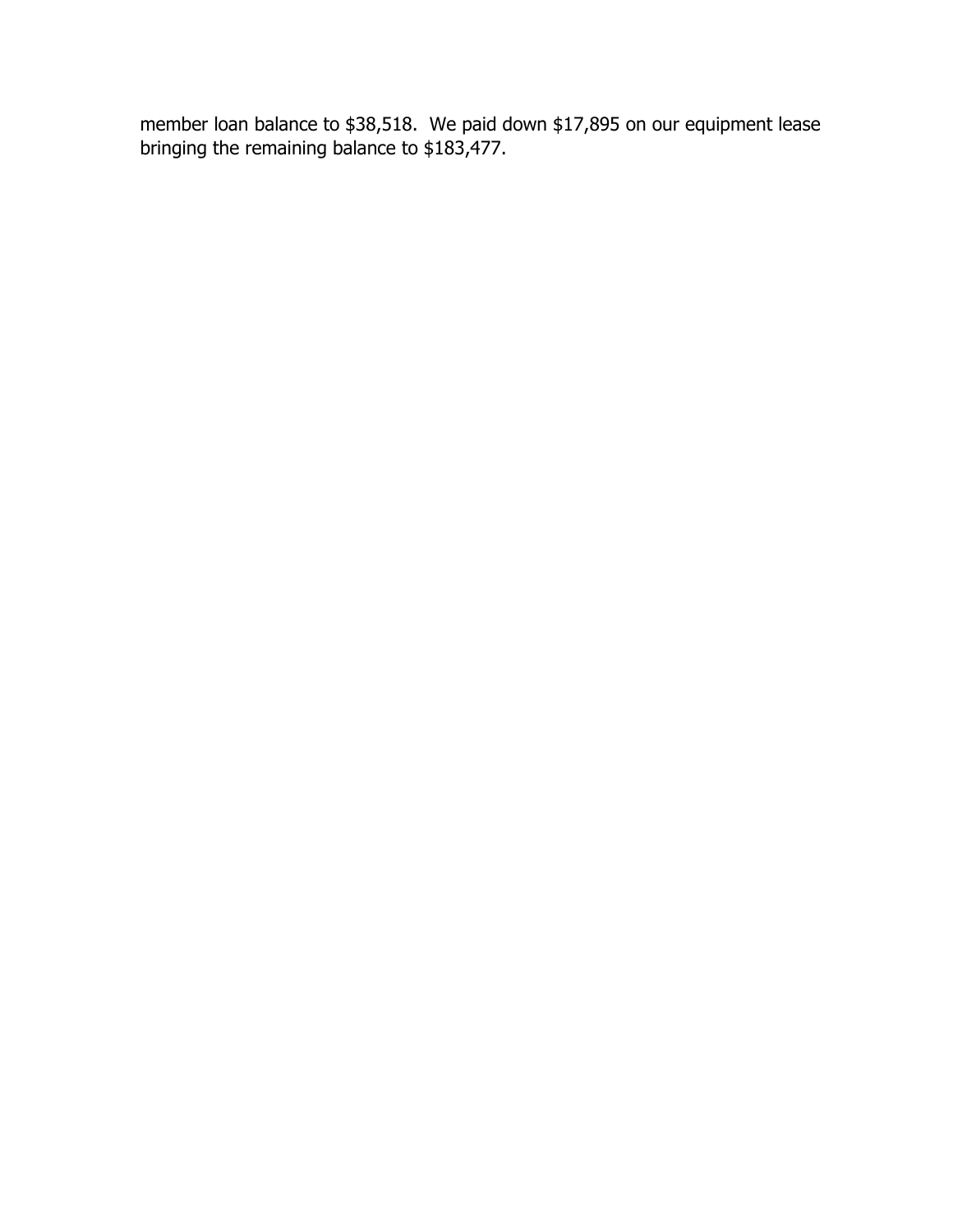## **Foremost Brewing Cooperative Balance Sheet**

As of December 31, 2021

Dec 31, 2020 **Jan - Dec 2021 ASSETS Current Assets Total Bank Accounts** Ś 57,700.20 \$ 39,087.05 **Total Accounts Receivable** ¢  $3,605.42$  \$  $0.00$ **Other Current Assets Credit Card Clearing Account** 4,791.34 **Total Inventory** \$ 23,726.19 \$ 23,481.10 **Total Other Current Assets** 23,726.19 28,272.44 \$ **Total Current Assets** 85,031.81 \$ 67,359.49 **Fixed Assets Accumulated Depreciation**  $-17,890.00$  $-17,890.00$ 305,375.75 315,052.90 **Furniture and Equipment Leasehold Improvements** 75,776.81 75,776.81 **Total Fixed Assets** 363,262.56 \$ 372,939.71 \$ **Total Other Assets** \$ 500.00  $\mathbf{s}$ 500.00 **TOTAL ASSETS** 448,794.37 \$ 440,799.20 **LIABILITIES AND EQUITY Liabilities Current Liabilities Total Accounts Payable** \$ 13,619.50 \$ 9,119.80 **Other Current Liabilities** 21.890.12 20.568.94 **Foremost Properties LLC** 6,059.24 14,047.95 **Gift Cards Interest Payable** 963.52 2,130.31 **Total MN Revenue Payable** 2,215.91 12,100.16 \$ \$ \$ 1,269.85 **Total Payroll Liabilities** 11,771.80 \$ **Total Other Current Liabilities** \$ 42,900.59 50,117.21 S **Total Current Liabilities** \$ 56,520.09  $\bullet$ 59,237.01 **Long-Term Liabilities** 201,372.00 183,477.32 **Equipment Lease Member Loans** 23,000.00 38,517.64 **Total Long-Term Liabilities** 224,372.00 \$ 221,994.96 Ś **Total Liabilities** 280,892.09  $$S$ 281,231.97 **Equity Members Equity**  $-18,866.02$  $-137,984.93$ **Memberships - Non-Patron** 229,850.00 239,450.00 **Memberships - Patron** 76,037.21 81,817.27 **Net Income**  $-119, 118.91$  $-23,715.11$ **Total Equity** 167,902.28 \$ 159,567.23 \$ 440,799.20 **TOTAL LIABILITIES AND EQUITY** Ś 448,794.37 \$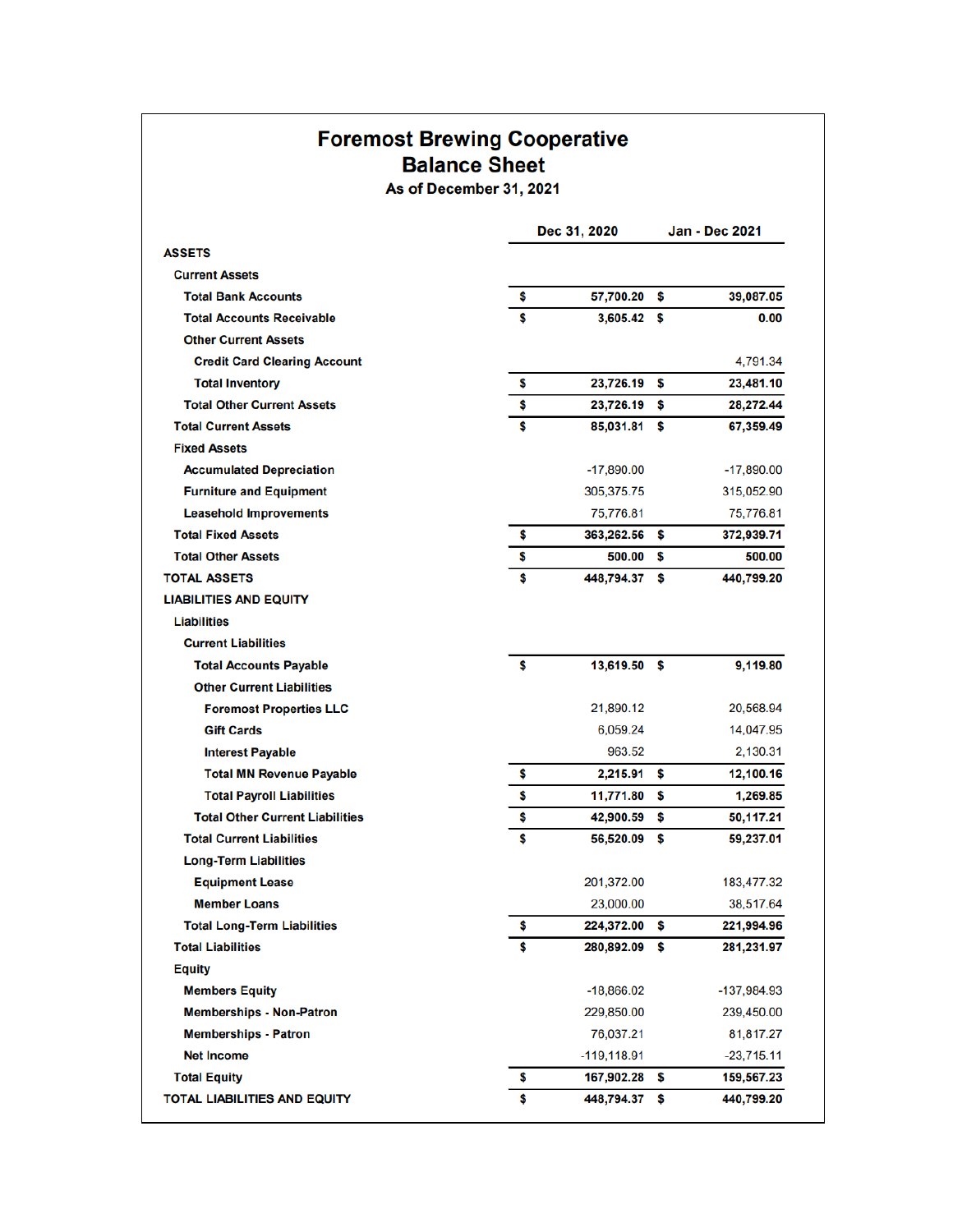Most importantly, we learned much in 2021. While there are still areas where we can improve, we have gotten a good handle on our processes and reporting so that we can accurately monitor our financial situation in 2022, comparing our performance to plan.

Our 2022 budget calls for \$810,548 in sales (16% increase compared to 2021), \$61,807 in net operating income, and \$47,412 net income excluding depreciation. The net income budget includes a \$15,000 Covid relief grant which was received in January. We will have \$32,220 in debt principal payments which must come from our net income. In other words, the budget doesn't leave much once everything has been paid. Hopefully, we will perform much better than budget. So far in 2022 (January and February) we have performed slightly better than budget.

There are a number of capital investments the board would like to make which are not included in the budget. These include a street café (outdoor dining), painting "Foremost Brewing Cooperative" on both sides of the building, insulation for the steam piping, an exhaust hood for the kitchen, and walling off an area on the main level for storing merchandise and other materials. Bringing on additional members would be an excellent way to fund these investments, and Molly is planning a membership drive in April.

Respectively,

Roger Warehime

#### **Additional Questions for Roger:**

A member asked what the food vs beer sales comparison is?

• The food sales are higher when comparing to beer only, but with the addition of alcohol it is pretty even.

If we add a hood, will we have additional food options?

• With the addition of a hood, it would open the opportunity to the possibility of new food options the addition of equipment.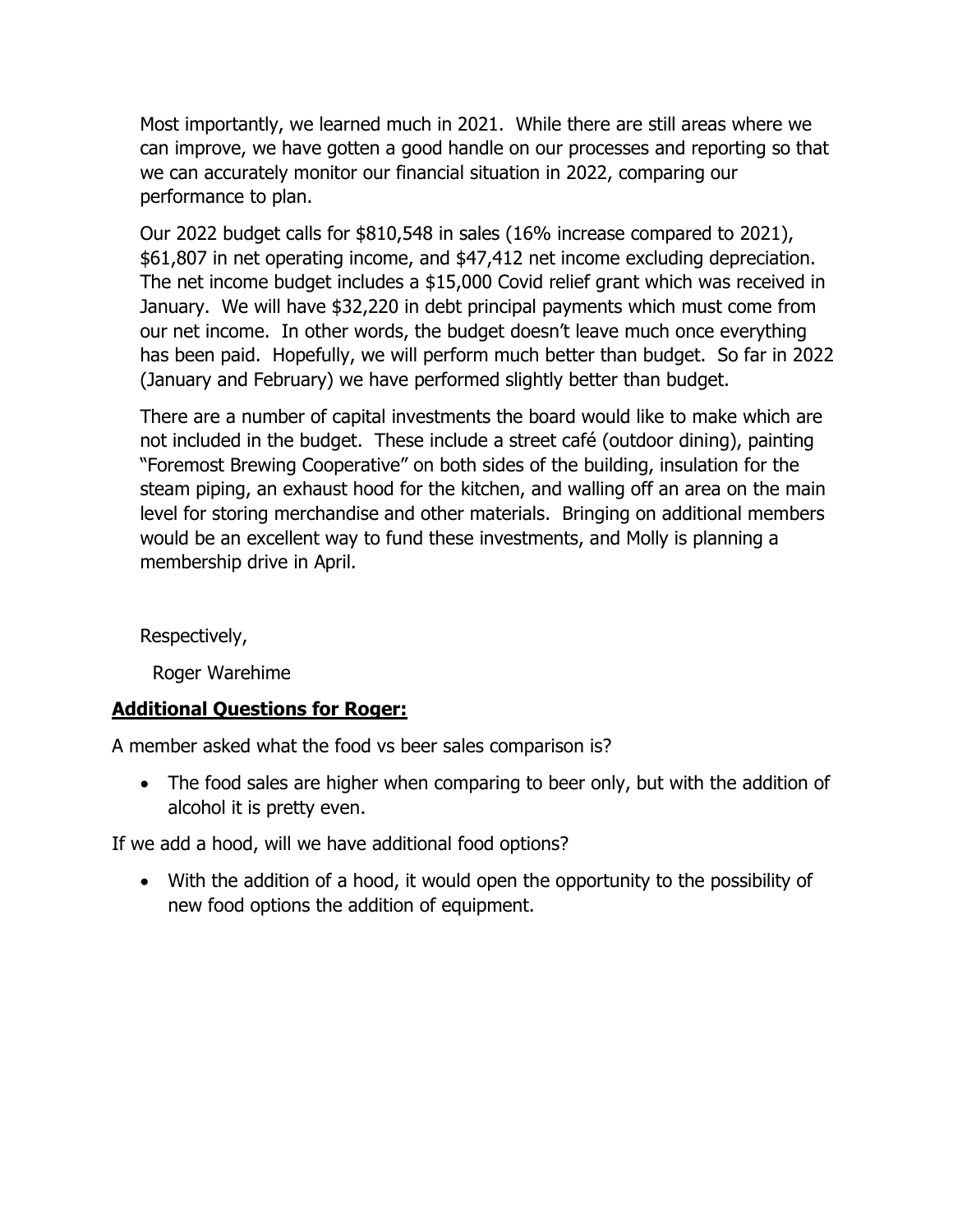#### **c. Other Director Reports (if needed)**

- i. The board introduced themselves to everyone in attendance.
- ii. Matt Gillard thanked everyone that ran for the board. He also encouraged people to run for the board next year and to continue to be involved.

#### **d. General Manager Update**

#### **General Manager Update – Tim Flynn, General Manager**

#### **Money:**

Been over our projected budget the last two weeks, Saturdays are becoming very consistent in the afternoons.

Our grain costs have gone up, about \$0.15/lb. To combat that, I've increased our beer prices slightly. A \$6 pint now cost \$6.37. However, with tax it now comes to a flat \$7. Previously with tax was \$6.59, if you're paying with cash then you have change that isn't much use anymore. I felt making it a flat 7 is easier on everyone. All beer pricing should end on the quarter, making it easier for bartenders to quickly flip checks and move to the next guest.

#### **Staffing:**

New staff are doing well, working with Julia Seykora to set up a meeting on April  $11<sup>th</sup>$ , where we'll work on implementing/training off of ideas we shared last month. Scenarios between staff and customers, word examples, things like that.

Have some applications for summer employment, which will help a lot if our patio is approved. Planning to have one server dedicated to that area with 6 tables.

#### **Menu:**

We are looking to add additional items to the menu that aren't as carb heavy including wraps and grain bowls.

#### **e. Membership Update**

#### **Membership Update – Molly Kerr, Membership & Marketing Coordinator**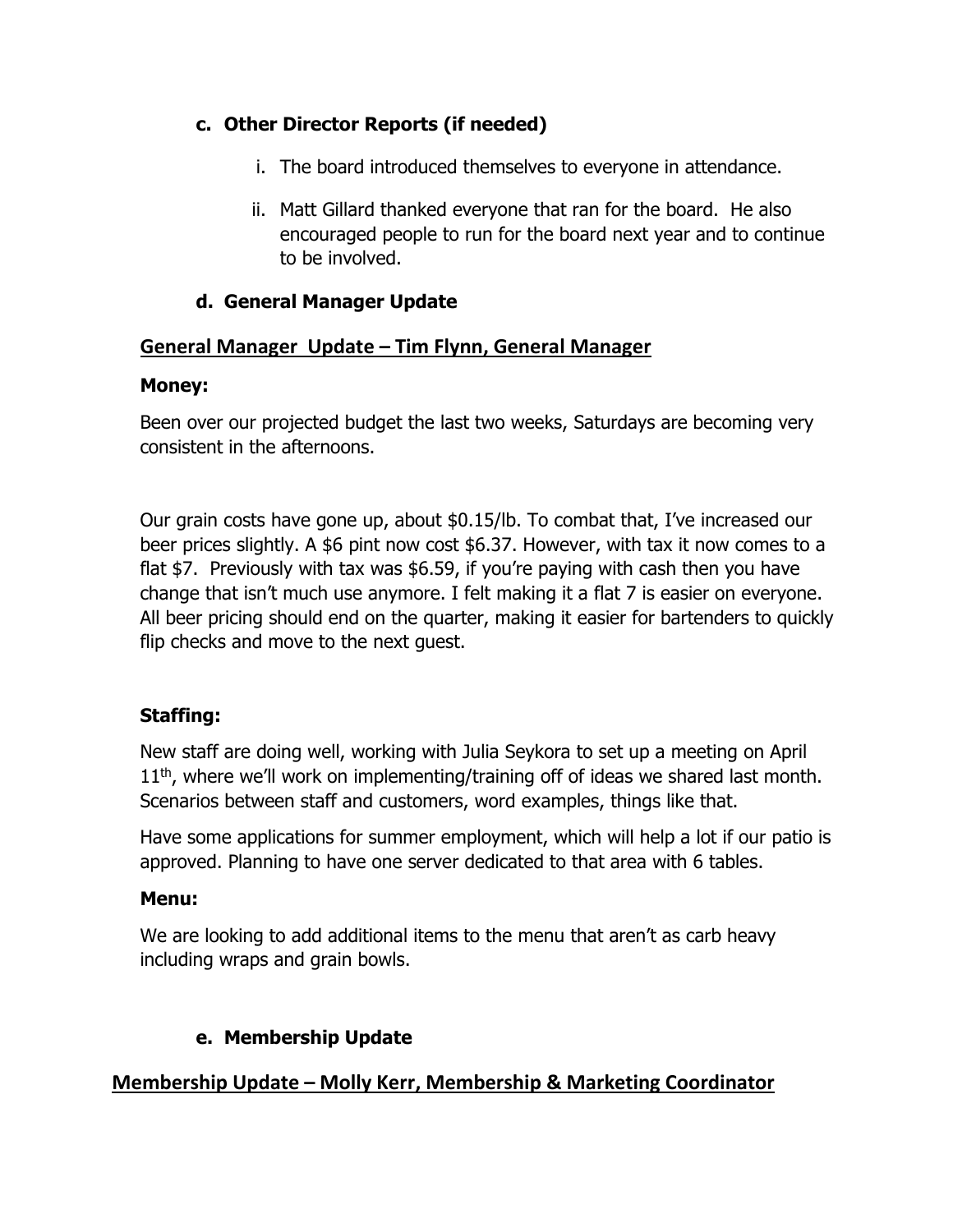Foremost has 640 individual members! We will continue to hold our weekly Member Happy Hour which now includes wine, cocktails, appetizers, and as always, Foremost beer pints & other special member events throughout the year.

A question I get quite frequently is "how do the points work?". Our Toast POS (Point of Sale) uses language that makes keeping track of patron purchase sound like a typical customer loyalty program, and this has been confusing. Being a member of Foremost is more than being in a customer loyalty program; as a Foremost member you are an owner! As owners, we can't take money out of the business until it is solidly, profitable. Beginning our second year of business, we are still in the start-up phase. If we meet our 2022 budget, we will generate just enough profit to fund our debt service; therefore, we do not plan to issue patron dividends based on our 2022 financials. Even if we do significantly better than budget (which we hopefully will do), we will want to build up some cash reserves and pay down some debt before issuing patron dividends.

Thank you to everyone that took our community organization survey. It was intragyral in the development of our Pints with a Purpose Calendar. These events have been successful in raising money for 3 local charities so far and with your participation they will continue to grow.

In the month of April, we will hold a Membership Drive to help fund some of the capital investments the board would like to make. One in particular being our outdoor sidewalk cafe. During the drive it will be the perfect opportunity for our current members to invite their friends to join them in membership!

I want to take this time to thank of our Foremost Members. Without you, Foremost wouldn't be what we are today.

Your Friend in Membership,

Molly Kerr

## **4) Verification of Quorum**

- a. 146 members voted and 43 members attended the annual meeting.
	- i. The quorum was met and verified by the board.

## **5) Review and Approval of 2021 Annual Meeting Minutes.**

a. Tom Tum moved to dispense the meetings minutes from 2021.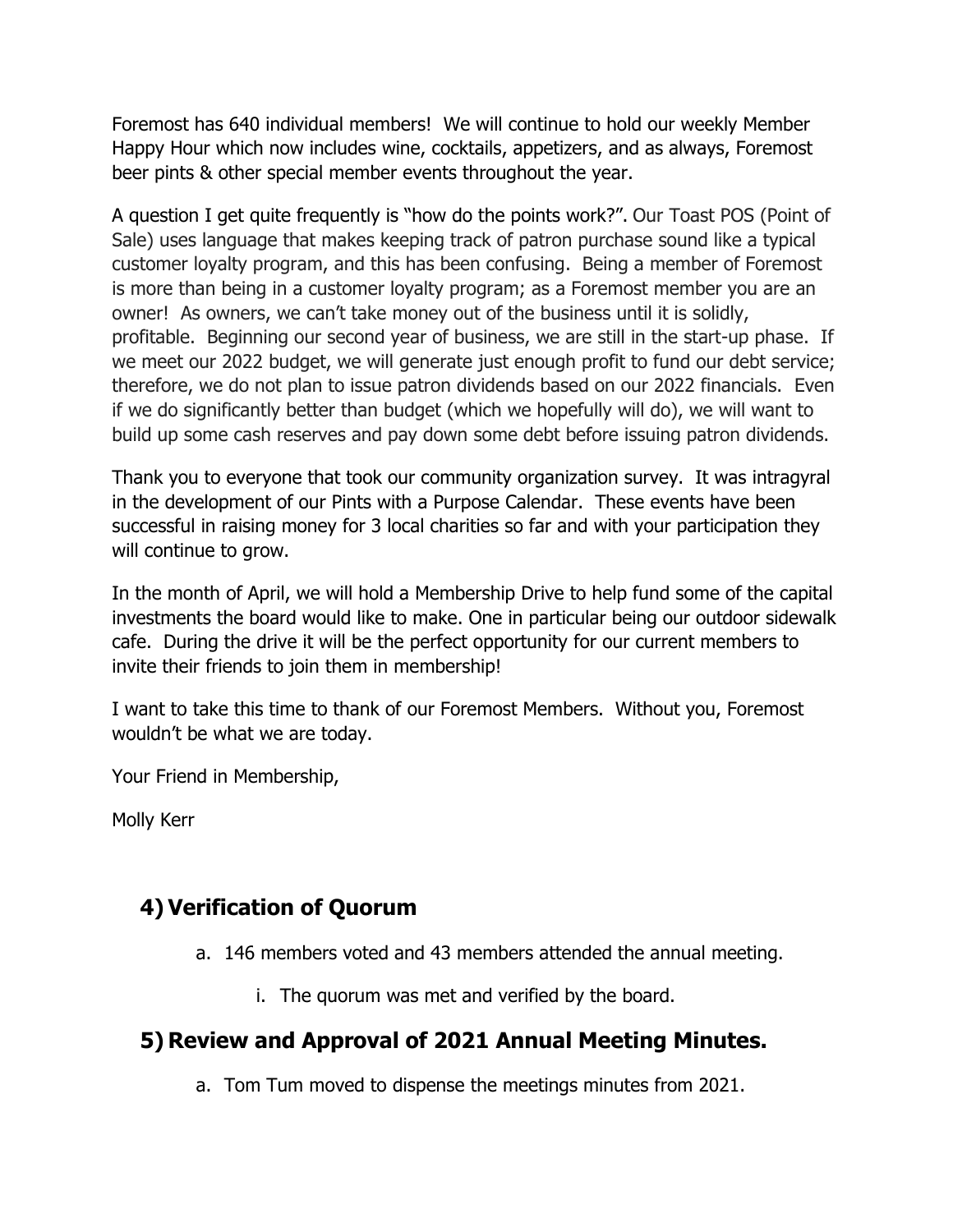- i. Approved by the board
- ii. Molly will send out the 2022 meeting minutes.

## **6) Nominations/Voting for Board of Directors**

- a. Report results of on-line voting.
	- i. 146 members voted quorum met
- b. Certify results  $$ 
	- i. Sue Tuma, received 21.4% of the vote, Nate Sherwood received 39.3% of the vote.

## **7) Call for advisory resolutions from the membership**

- a. Tom Tuma asked how the city feels about the sidewalk café.
	- i. Roger said that he feels good so far, but there is no guarantee. It will go before the city council on April 5<sup>th</sup>. He encouraged members to reach out to their city council members to voice their support.
	- ii. Molly Kerr will send an email with the date and time for the city council meeting.

## **8) Members Q & A**

- a. How are merchandise sales going?
	- i. Everything is going well & people have enjoyed the selection. Please reach out to Molly Kerr if there is something specific you'd like to see.
- b. When will the decorating be completed?
	- i. It is an ongoing project. The shelving, painting and merchandise area have been completed!
- c. What is the target split between food and alcohol sales?
	- i. It's about what it's been.
- d. How's the gaming doing?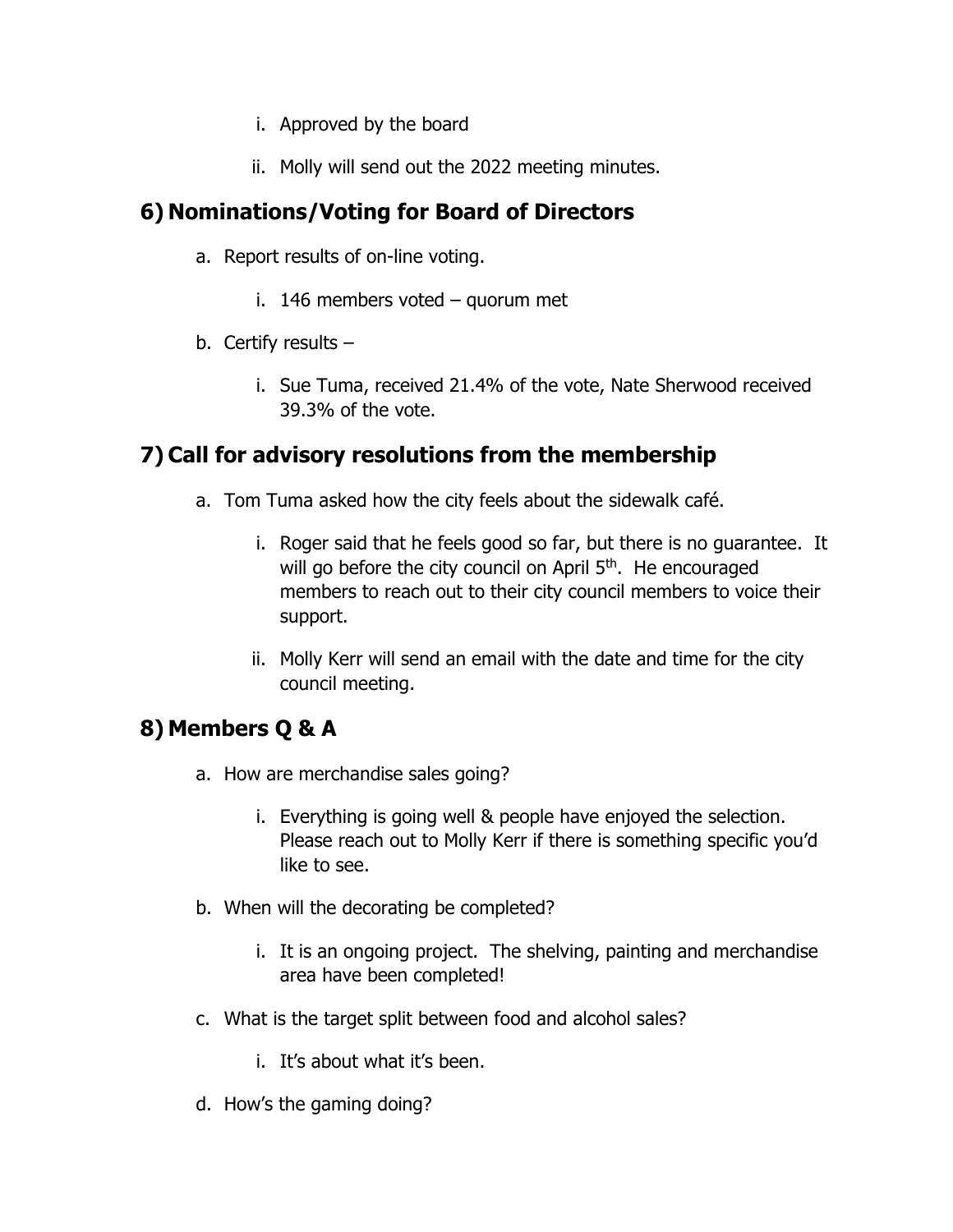- i. We Haven't seen a large profit yet, but people seem to be interested.
	- 1. Do we advertise it?
		- a. We haven't at this point.
- e. What are our top sellers?
	- i. The Buck is our top seller for cocktails.
	- ii. Cream Ale is th top beer, with sours & fruit beers coming in second.
- f. Have we thought about having snacks for after the kitchen closes?
	- i. We have discussed bringing in additional snacks. It is an ongoing project & we are looking into our options.
- g. Has there been any thought into having the kitchen open later into the evenings?
	- i. Not at this time.
- h. Has there been any thought into NA cocktails?
	- i. The Owatonna Buck can be made NA. Tim is looking into others.

## **9) Adjourn – Adjourned at 7:58pm**

## **Members in Attendance:**

Randy Balausky Matt Boisen Patrick Delehanty Jonathan DeMars Dennis Ebeling Terrence Flynn Matt Gillard Deb Gillard John Havelka Barb Heerema Jason Howland Scott Lundberg Marleen Lundberg Jeremy Mathison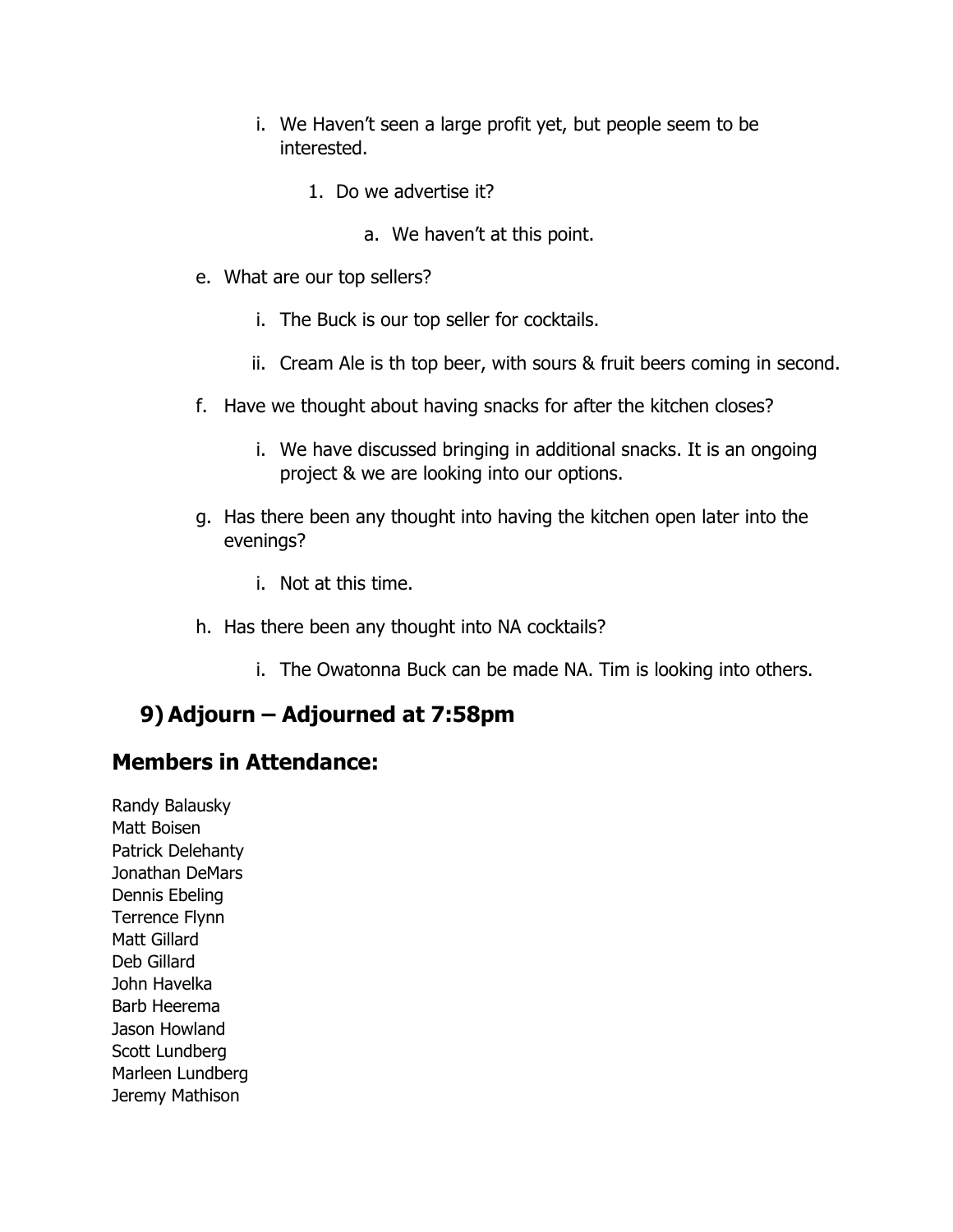Sarah Obert Seth Muir Donald Nollet Lynn Olson David Olson Mark Kaplan Molly Kerr Paul Osdoba Steve Partridge Tom Partridge Audrey Schroht Randal Schroht Theresa Scheidt Bob Shellen Kay Shellen Nathan Sherwood Randy Sobrack Jack Spitzack Diane Spitzack Dale Tuma Sue Tuma Tom Tuma Kristin Warehime Roger Warehime Jack Wilson Jane Wolke Dan Wurdeman Carol Holinka-Wurdeman Darrell Zolnowsky